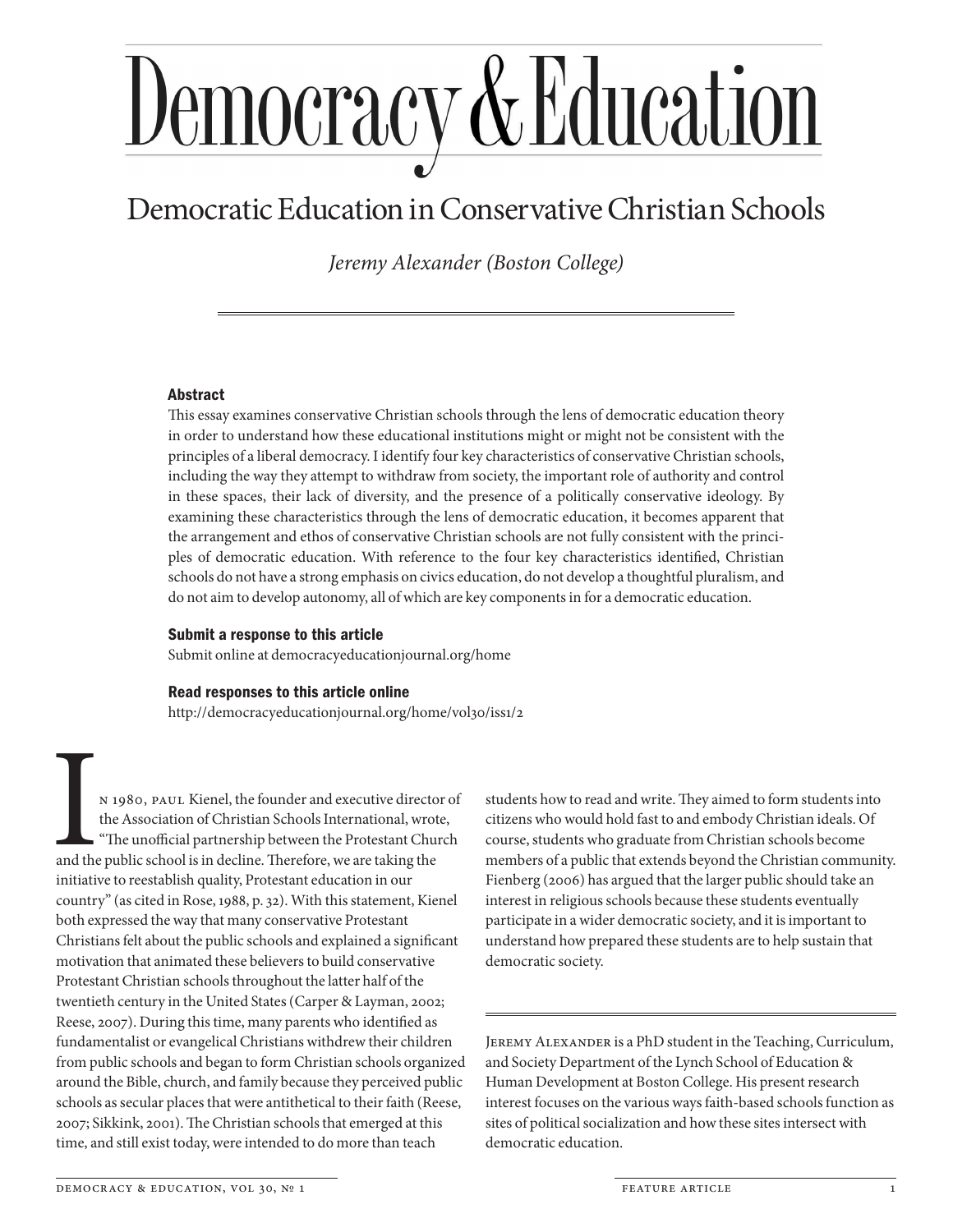Many Christian schools withdrew from mainstream society in order to build alternative institutions that families and churches could control and which would help reproduce Christian values in students (Rose, 1988). With the combination of family, church, and school, a powerful network of socialization was created to help impart to students a singular and total vision of the meaning and purpose of life that are antagonistic to secular orderings of life (Peshkin, 1986). It has long been argued by some that these conservative Christian institutions run counter to democratic values not because their singular vision of truth as given by God but because of their lack of toleration and appreciation for the views of those who disagree and order life differently (Apple, 2006; Blacker, 1998). This conclusion about Christian schools, however, depends on the assumption that they organize life for students and influence students' understanding about their place in the world in ways that run counter to visions of a pluralistic democracy.

This essay examines a particular kind of Christian schooling through the lens of democratic education theory in order to understand how these educational institutions might or might not be consistent with the principles of a liberal democracy. To do so, the first section of this essay focuses on explaining democratic education as a theory. This section explores foundational principles of democratic education that function as a lens through which to view conservative Christian schools. In the second section of the essay, I offer a description of what I refer to as conservative Christian schooling, a specific category of Christian schools identified by the National Center for Education Statistics as having membership in at least one of four associations: Accelerated Christian Education, American Association of Christian Schools, Association of Christian Schools International, or Oral Roberts University Educational Fellowship. These schools tend to be politically conservative and hold to conservative Christian beliefs such as the infallibility of Scripture, the need for salvation through Jesus, and that Christianity holds the "truth" about the world and humanity (Wagner, 1997). In this section of the essay, I explain four aspects of the structure and way of life at conservative Christian schools that are relevant to how students are socialized into citizenship. Each of the four aspects is explained and analyzed through the lens of democratic education. It becomes clear that in many important ways, conservative Christian schools run counter the goals of democratic education but also provide a complex picture of what it means to prepare students as citizens.

#### Christian Schools and Democracy: Framing the Conversation

Since conservative Christian schools serve only about 700,000 students across the United States (out of the more than 56 million students who attend school), it might be easy to write these schools off as insignificant (National Center for Education Statistics [NCES], 2019). However, there are several reasons why the larger public should be interested in these institutions. The first reason is the resurgence of Christian nationalism in American politics and society during the beginning of the 21st century. Whitehead and Perry (2020) have defined Christian nationalism as "an ideology that idealizes and advocates a fusion of American civic life with a particular type of Christian identity and culture"

(p. ix–x). While religion, specifically Protestant Christianity, has always played a role in American political and social life, there has been a growing public resurgence of Christian nationalism that was especially evident in the politics of former President Donald Trump. Many white evangelicals have supported a politicalreligious ideology that combines nativist politics, fear of non-European immigrants, social conservativism, and the desire to recover a kind of "Golden Age" of America's past (Gorski, 2017). Gorski (2017) has explained that while Christian nationalism is not synonymous with evangelicalism, it is estimated that as many as 50% of evangelicals hold political ideas that are consistent with the ideas of Christian nationalists, as spelled out previously. Understanding conservative Christian schools can lead to new understandings about how these schools might be reproducing this cultural framework in young citizens.

A second reason the public should be interested in these institutions is because they are well positioned to grow in the coming years. Some conservative Christian schools have been and will continue to be recipients of public vouchers that cover the cost of tuition. These voucher programs help to increase recruitment and attendance in these schools (Blosser, 2019). Furthermore, recent legal decisions have made it easier for federal money to fund religions schools (*Zelman v. Simmons-Harris*, 2002; *Espinoza v. Montana Dept. of Revenue*, 2020). Conservative Christian schools also face possible growth because of the COVID-19 pandemic. This crisis and the response by many school districts to offer education remotely has caused many families to withdraw from public school in favor of private schooling, which has been more likely to provide in person learning experiences (Reilly, 2020). The continued crises in education due to COVID-19 and the ability of families to cover private religious school tuition through vouchers positions these schools to grow in coming years.

Analyzing Christian schools can be conceptually and methodologically difficult for many reasons. Of particular interest here is the question of how to name and categorize various Christian schools. There is no universal consensus regarding terminology or now universal system for grouping these schools together. Some prefer the language of *evangelical schools* or *evangelical Protestant schools*; others have used the term *fundamentalist Christian schools*, and still others simply use *Christian schools* (Rose, 1993; Sikkink, 2018; Stitzlein, 2008). While there are often nuanced differences and justification for these various terms, there is also considerable overlap between these different terms (Reese, 2007; Sikkink, 2001). For the purposes of this essay, I have adopted the language of *conservative Christian schools*, which is used by the National Center of Educational Statistics. This term demarcates specific kinds of Christian schools, which belong to one of four national associations and share overlapping features, which will be further explained (Broughman et al., 2019). The next section lays out a theory of democratic education, which serves as a lens for examining conservative Christian schools.

#### Democratic Education

Democratic education is a broad theoretical tradition that focuses on the connections between schooling, education, and public life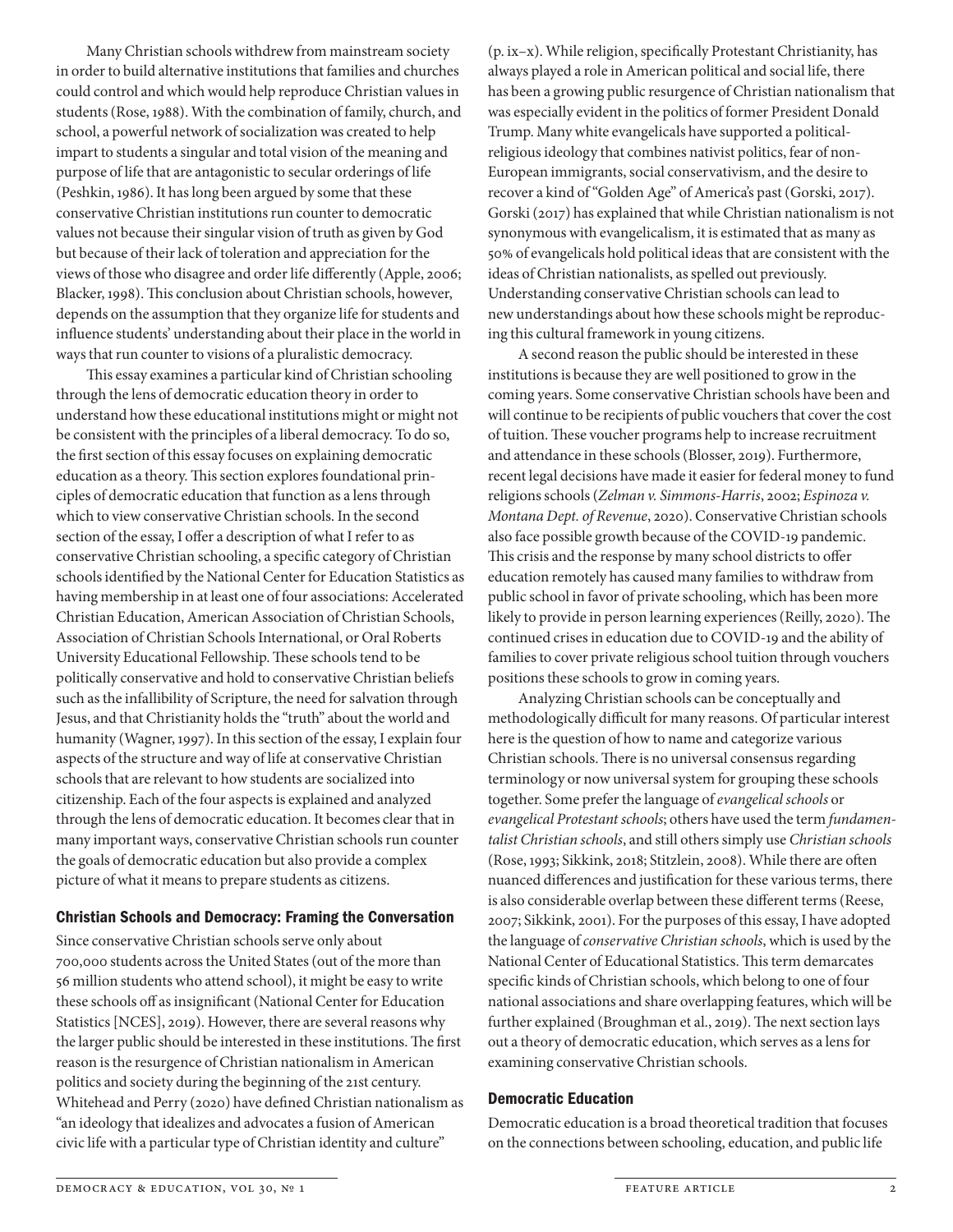in a democracy. The broadness of this tradition has led to democratic education being framed in various ways. In fact, in a recent review of articles that discussed democratic education between 2006–2017, Sant (2019) identified as many as nine different ways that this theoretical tradition has been framed and taken up to talk about democracy, citizenship, and education.

The treatment of democratic education offered in this essay is grounded in the tradition of liberal democracy, which centers the rights of individuals, the freedom of those individuals to choose their own good in life, and the value of pluralism where individuals interact together in a common society (Feinberg, 2006). Callan (1997) has claimed "the liberal democratic tradition is a complex narrative that weaves together stories of philosophical reflection, social activism, political accomplishment and failure, all revolving around the ideal of free and equal citizenship" (p. 126). While there are other ways to support and discuss democratic education, the tradition of liberalism provides a valuable framework to think about connections between democracy and education. As Sant (2019) remarked, "liberalism is likely the most powerful discourse shaping the meaning of democratic education" (p. 663).

To describe democratic education, I drew from three theorists: Callan (1997), Gutmann (1999), and Levinson (1999). There are several reasons for focusing on these thinkers. First, these scholars have focused significant attention on both political and educational theory in their writings to clarify the connections among democracy, citizenship, and education. Second, these thinkers have been foundational to conversations concerning democratic education over the past 30 years. Finally, all three of these scholars work within the liberal democratic tradition, and thus share similar assumptions and goals for democratic education.

A central part of democratic education is structuring schooling in a manner that educates children in and for the complex demands of participating in a pluralistic democratic society. Drawing on the work of Callan (1997), Guttman (1999), and Levinson (1999), I argue that there are three foundational principles necessary for democratic education. The first principle is that democratic education is a civics education that seeks to cultivate democratic skills, values, and dispositions in students. Second, there is a commitment to the value of pluralism. The third principle is that democratic education ought to help develop an individual's autonomy. I develop each of these principles in more detail. However, it is important to understand here that these principles are not isolated from one another; rather, they reinforce and support each other. This means that with the omission of any one of these principles, the whole of democratic education is weakened. Of course, there are other aspects that are important to democratic education; however, these three principles are essential pieces of the foundation of a democratic theory of education upon which other ideas are built.

#### Providing a Civics Education

Callan (1997), Gutmann (1999), and Levinson (1999) all argued that the cultivation of democratic citizens requires schools to make a commitment to teaching students democratic skills, values, and dispositions. This means that democratic education ought to

help develop within students "the capacity to understand and evaluate different ways of living" (Gutmann, 1999, p. 44). Certain skills and dispositions are necessary for this kind of understanding and evaluation, such as critical judgment, reflectiveness, toleration, mutual respect, trust, care, and understanding (Levinson, 1999). These skills are grounded in commitments to regard others as free and equal citizens (Callan, 1997). While this is not an exhaustive list, it indicates the kinds of skills that help students to participate in a democratic society.

To function well within a democratic society, citizens need to cultivate the disposition to value others through mutual respect. This mutual respect requires "a reciprocal positive regard among people who advocate morally reasonable but opposing positions in politics" (Gutmann, 1995, p. 578). Participation in a liberal democracy requires that people be able to recognize that others may reasonably choose goods in life that are different than what they themselves might choose (Callan, 1997, p. 66). Democratic education sees schools as sites where these democratic skills and dispositions ought to be cultivated.

#### Commitment to Pluralism

The second principle of democratic education is a commitment to the value of pluralism. In a pluralistic society, there are real substantial differences and thus one must learn how to have reasonable dialogue with those whose way of life may seem strange or different. A truly democratic education recognizes this pluralism in society and helps students learn to value this pluralism.

In light of the reality that many people do order their lives differently in a democratic society, Gutman (1999) proposed the principle of non-repression as a guide for education. By this, she meant that various ways of life and political ideas should not be repressed or prevented from being discussed in schools. Gutmann (1999) claimed, "Non-repression prohibits educational authorities from shielding students from reasonable political views represented by the adult citizenry or from censoring reasonable challenges to those views" (p. 98). While Gutmann phrased this principle in the negative, the central argument is that in schools, students ought to encounter a plurality of ideas in order to be prepared for the pluralism of society.

Schools ought to be places where students are exposed to the pluralism of society and learn to reasonably challenge various viewpoints, including their own. Pluralism in democratic education is about allowing multiple perspectives so that the lives and understandings that students develop can be enlarged by their engagement with various ideas. As Gutmann (1999) explained, "pluralism is an important political value insofar as social diversity enriches our lives by expanding our understanding of differing ways of life" (p. 33). Schools ought to both reflect and value pluralism and difference so that students learn how to function with others in society in a manner that is democratic and so that their own lives may be enhanced.

# Developing Autonomy

The third principle of democratic education is the development of autonomy. In their work on democracy and education, both Callan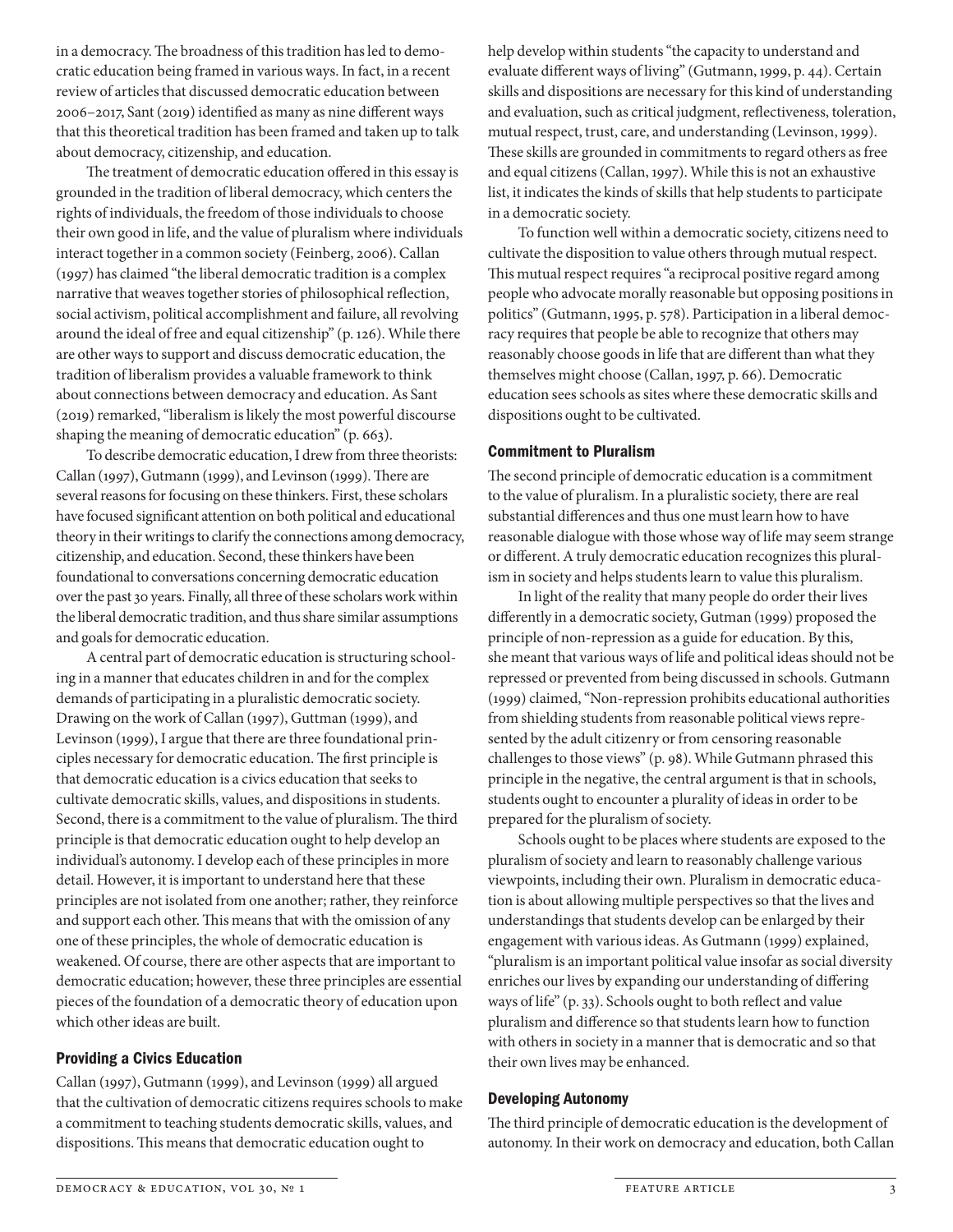(1997) and Levinson (1999) discussed autonomy as a capacity or condition that is developed in individuals over time. More specifically, Levinson (1999) defined autonomy as "the capacity to form a conception of the good, to evaluate one's values and ends with the genuine possibility of revising them should they be found wanting, and then to realize one's revised ends" (p. 15). A truly democratic education ought to help develop this capacity in students.

Autonomy as a capacity implies both the ability to critically reflect on beliefs and the agency to act upon those beliefs. It is the combination that allows persons to claim beliefs as truly their own (Levinson, 1999). Callan (1997) referred to this critical reflection as a kind of "practical reason" that allows a person to evaluate the values she may hold for herself and the values others hold (148). To be fully autonomous, it is not enough to simply develop the ability to exercise this practical reasoning, one must also have the agency to choose based on practical reasoning. But to exercise this agency, individuals need to be grounded in a particular tradition. Autonomy is not developed from a place of neutrality but requires what Levinson (1999) called a sense of self identity or "cultural coherence" (p. 91). This cultural coherence as a kind of "membership in a community and embeddedness within a cultural and normative framework" (p. 56). Cultural coherence offers an abiding sense of self and gives one a place from which to be critical. For both Callan (1997) and Levison (1999), this cultural coherence comes primarily from the home, but other institutions such as religious communities and schools can also help develop this coherence.

In democratic education, the development of autonomy is connected with pluralism in that it is through engagement with a pluralistic society that autonomy comes into full view. Levinson (1999) has argued a pluralistic environment allows one to be presented with values and opinions that differ and are held by other reasonable people. Callan (1997) made a similar claim when he explained that it is in the presence of "reasonable others" that people come to understand their own judgments concerning the world and can start to see the reasonableness other judgments (p. 667). As individuals encounter others, their own worlds can be enlarged and challenged. They are able to see other possibilities and think critically about their own lives.

Democratic educational theory understands that schooling is a way of reproducing society and seeks to cultivate a citizenry able to participate in and further liberal democracy. This means that the skills and dispositions necessary for participation in democratic life ought to be explicitly taught and cultivated in schools. It also entails schooling should be committed to a plurality of views on the good life. And finally, democratic education requires educating for the development of autonomy and the ability to not just choose a way in life, but to critically examine those choices. With this basic understanding of democratic education, it is possible to turn attention to conservative Christian schools.

### Conservative Christian Schools

When talking about Christian schools, it is important to define as thoroughly as possible what kinds of schools are being included

or excluded in this category. As previously mentioned, I have adopted the language of *conservative Christian schools*, which is based on the categorization used by the National Center for Education Statistics (NCES). The term *conservative Christian schools* is one of four categories used by the NCES to track religious schools. According to the NCES categorization, conservative Christian schools belong to at least one of four (inter)national associations: ACE, AACS, ACSI, or Oral Roberts University Education Fellowship (Broughman et al., 2019). These associations can be described as broadly holding to an evangelical theology, meaning that they ascribe to the inerrancy and authority of the Bible, humanity's need for salvation through a personal relationship with Jesus, and the idea that Christianity represents "the truth" about the world & humanity (Association of Christian Schools International [ACSI], 2020a). Beyond sharing this evangelical theology, all four of these national associations are ecumenical, allowing schools from various Protestant churches or traditions to coexist within the association.

It should be noted that while conservative Christian schools share much in common, there is still variety among these schools (Blosser, 2017; Sikkink, 2001). These schools share a common evangelical theology, at least as stated; however, they sometimes differ in their understandings of how to engage with broader aspects of society and the ultimate aims of schooling (Rose, 1988). Some take an oppositional stance to secular culture and attempt to withdraw or separate from this influence and view education as a means to socialize students into a Christian community (Peshkin, 1986; Rose, 1988). Others see themselves as engaging with or trying to influence the American public by educating students to go out into the world with their faith and influence others (Green, 2006; Sikkink, 2018). However, while schools may engage with public life differently, across all these schools, there is a dualism between the secular world and religious life.

Despite the differences and variations within this group, it is still possible to talk about the tendencies that conservative Christian schools embody. Each school may embody this worldview somewhat differently; however, because of their shared theological commitments and the dualism they create between sacred and secular, it is possible to understand a family resemblance between these schools that allows them to be described as a unified group.

To understand conservative Christian schools and create an accurate picture of this diverse group of schools, I start with Peshkin's (1986) foundational ethnographic work on Bethany Baptist Academy, *God's Choice*, which was published more than 35 years ago. I also draw on several other ethnographic studies which attempt to describe life within conservative Christian schools (Blosser, 2019; Guhin, 2020; Wagner, 1990). Building on this body of work, I add qualitative studies on Christian schools to help further understand these sites. While it is necessary to recognize that some of the studies are dated and schools are continually changing in response to both inside and outside influences, combining these portraits with more contemporary research helps to see consistent patterns and characteristics. Based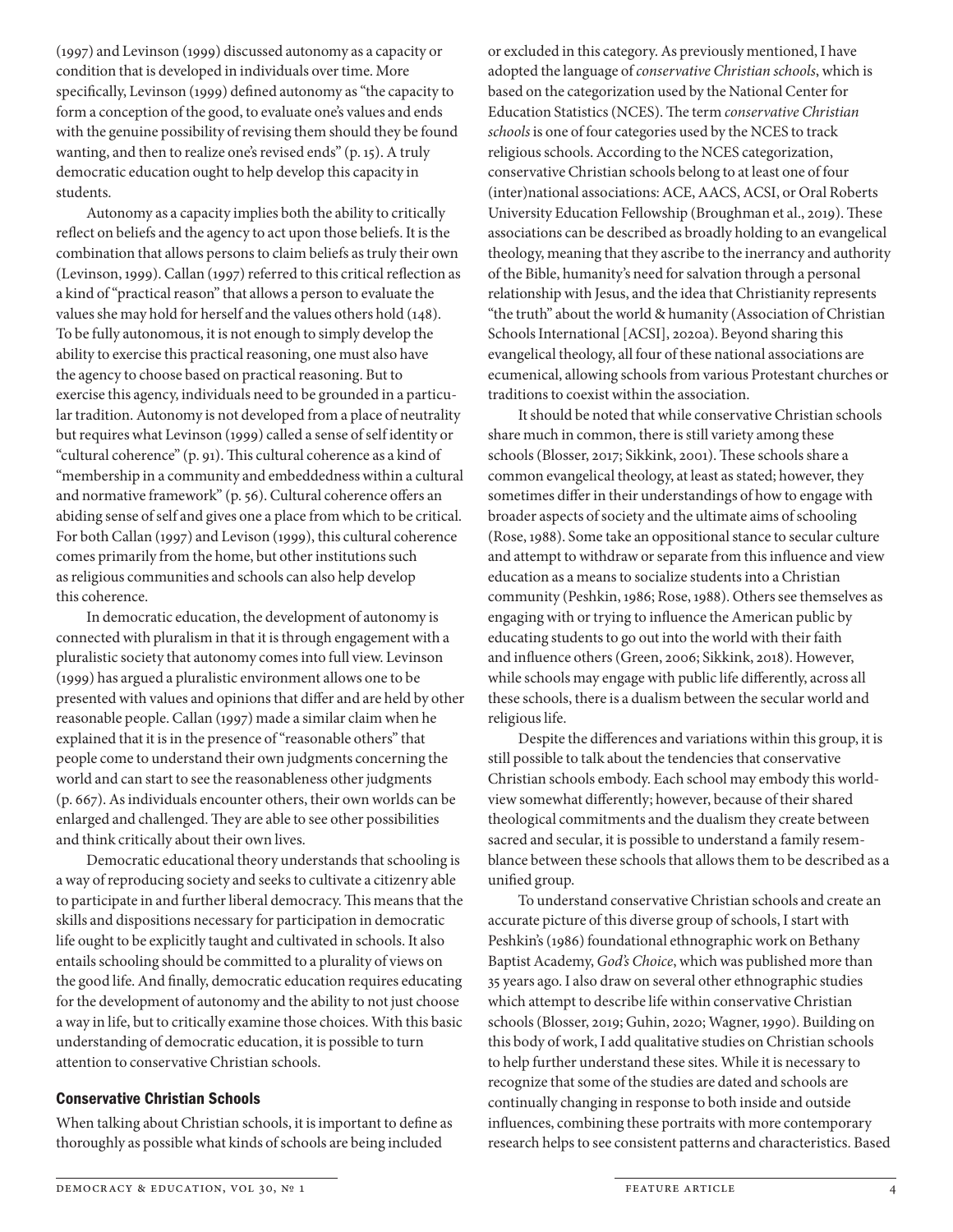on this body of literature, I highlight several reoccurring themes linked with concerns of democratic education and issues of citizenship. I organize these themes into four major features that help characterize conservative Christian schools through the lens of democratic education: separation from the world, the importance of authority and control, a lack of diversity, and the presence of a politically conservative ideology.

These four features form an interrelated web of ideas that helps capture the ethos of conservative Christian schools. These ideas interact with one another and amplify each other, thus forming a whole way of doing and thinking about schooling. However, it should be noted that while these four features support and reinforce each other, these ideas are not necessarily present to the same degree in every conservative Christian school. Again, because of the diversity among conservative Christian schools, it is important to see these features as tendencies rather than identity markers (Sikkink, 2001).

#### Separated from the World

The most prevalent feature of conservative Christian schools is their desire to be places of separation from the world. Along these lines, Peshkin (1986) found that Bethany Baptist Academy functioned "as a fortress vis-à-vis the rest of the world," sheltering and separating students from nonbelievers and wider culture (p. 282). While there have always been Protestant schools in America, conservative Christian schools emerged in the mid-20th century when evangelicals and fundamentalists experienced dissastisfaction "with the ongoing secularization of public education, a resurgent evangelical faith, and, in some cases, fears related to desegregation" (Carper & Laymen, 2002, p. 504; see also Blosser, 2019; Nevin & Bills, 1976). This led many believers to withdraw from public education and create their own Christian schools. Separateness became a defining feature of these institutions and led to the development of Christian school associations, which were necessary to support and maintain these schools.

By definition, conservative Christian schools belong to associations that provide accreditation, curriculum, help with school governance, and many of the support systems secular school associations already offered to private schools. These associations are committed to the uniqueness of Christian education, which is seen as distinct and separate from secular education. The vision of the ACSI, the largest of the four associations serving conservative Christian schools, is that the association would "become a leading international organization that promotes Christian education and provides training and resources to Christian schools and Christian educators" (ACSI, 2021). As these Christian associations developed over time and offered more services, they provided an alternative for conservative Christian schools that still needed a support system to function but did not want to be partnered with secular associations (Rose, 1988). Not only were these associations the result of conservative Christian schools' desire for separation but they also helped advance that separation by offering distinctive Christian curriculum and accreditation.

A clear area that manifests the separation of conservative Christian schools from other schools is the curriculum used. All four of the associations considered a part of conservative Christian schooling either provide curriculum that is "intentionally rooted in biblical truth" (Purposeful Design Publication, 2021) or encourage schools to use existing Christian curriculum materials so as to avoid secular influence. As Cox et al. (2007) explained, the curriculum and textbooks used in schools ought to reflect a biblical worldview, an emphasis on Christian character qualities, and biblical concepts relevant to academic studies (p. 183). To further this end, the most commonly used Christian textbook publishers among conservative Christian schools are from Bob Jones University Press or A Beka Book (Lee, 2015). Despite the desire for Christian material in the curriculum, some schools do choose to use material from non-Christian publishers. When schools do this, they often engage with that material in a way that highlights a difference and disagreement. For example, Rose's (1988) ethnographic research on Christians schools in New York state described a school that used "secular material in order to judge what is godly and ungodly . . . [and] teach their children discernment" (p. 75). The use of these materials is engaged in critically with an attempt to discern the difference in worldview or life perspective.

The associations that support conservative Christian schools also provide accreditation services for schools, which seeks to ensure the presence of a Christian philosophy of education that focuses on key areas such as biblical worldview and spiritual formation, along with academic knowledge and skills (ACSI, 2020b). A. C. Janney, the founder of American Association of Christian Schools, wrote about the importance of having Christian associations accrediting Christian schools. He stated, "It is time that we establish God's standards and leave the world out. Accreditation can be a blessing—if it's accreditation by God's people, for God's people . . . with God's stamp of approval on it" (as cited in Peshkin, 1986, p. 36). The separation from the secular world created the need for associations to come alongside these schools and in turn these associations aided in this separation.

It is important to note that the separation desired in conservative Christian schools is never complete. At best, Christian schools became religious versions of the institution of education, with many of the cultural norms and values still intact, such as academic excellence and competition, even if they are hidden by a Christian veneer. In her study of Christian schools, for example, Wagner (1990) explained the compromise that Christians schools make, often unwittingly, with secular society. She claimed Christian schools are "a culture which is made up of this Christian ideology, with the vocabulary and maxims of the education profession added in, and commingled with the forms and symbols of American popular culture" (p. 67). More recently, Blosser (2019) also has claimed "despite Christian schools' reputation for being separatist, . . . Christian schools are open systems. They are exposed to many of the same educational messages as public schools and often feel pressure to respond to the messages in an effort to compete with public schools" (p. 11). These schools and their students cannot operate in a vacuum; indeed, they interact regularly with popular media, community sports leagues, colleges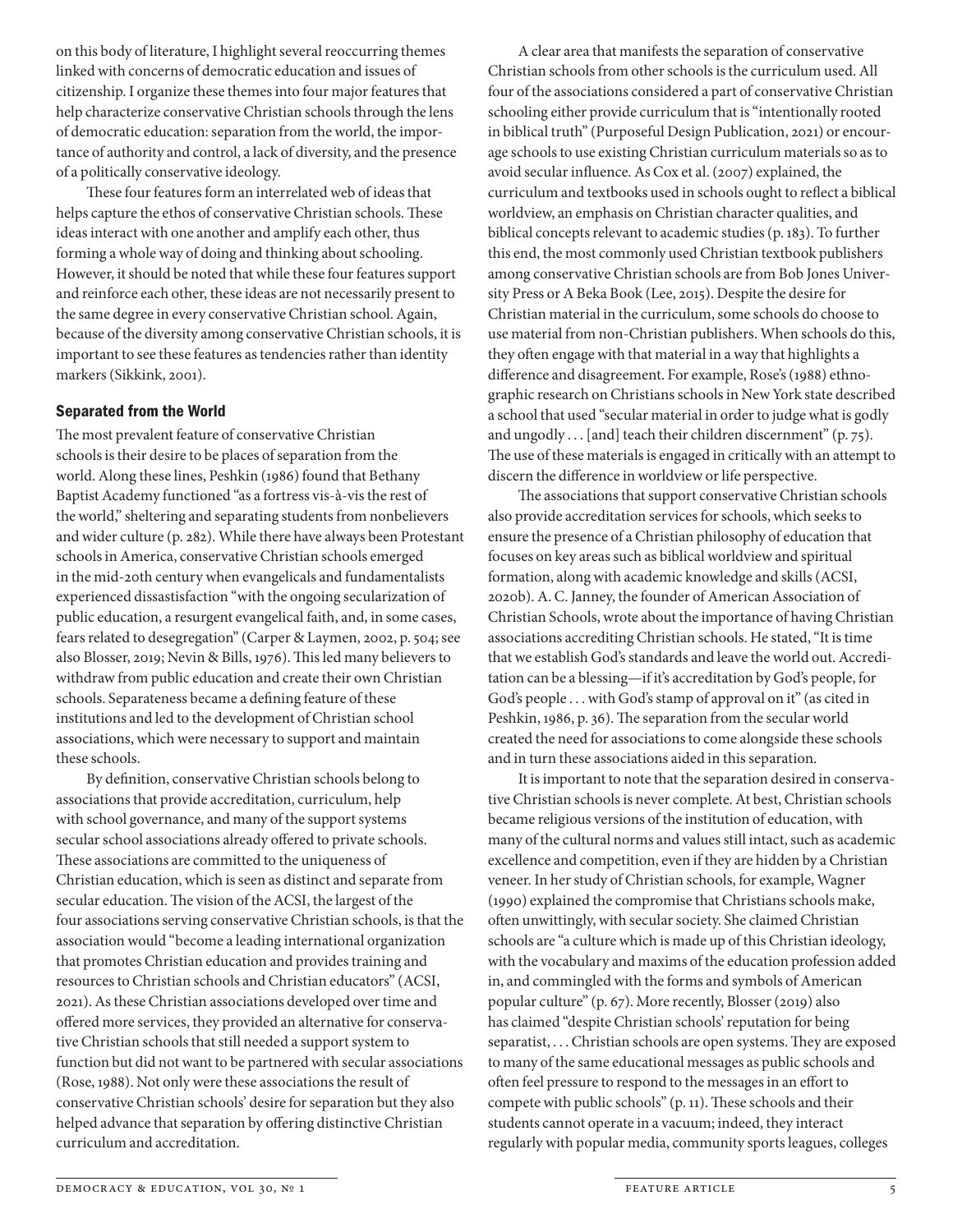and university, and market themselves to families (Wagner, 1990). Thus, while a desire for separation is a driving feature of conservative Christian schools, this separation is neither complete nor pure.

Conservative Christian schools desire a separation from the world, and therefore, secular civic and democratic goals are often not central to the mission of these schools (Sikkink, 2018, p. 103). But this fails to understand that what students learn in school about themselves, society, and politics is not always explicitly taught by the schools. Students are often shaped by the implicit messages communicated in schooling that exert their power in shaping students specifically because they are taken-for-granted and go unmentioned. The separatist feature of many conservative Christian schools signals to students that participation in the public sphere is either unnecessary or ought to be done only in order to protect one's own individual rights or perceived goods of the Christian community.

This poses two dangers for a larger democratic society. First, the separation can lead to a lack of political concern or trust for those outside the community. This lack of concern or trust erodes democratic communities which are built on the need to depend on and trust at some level strangers (Allen, 2004). The second danger this separation can lead to is support of Christian nationalism. If this separation develops notions that conservative Christian schools are the guardians of American values and freedoms, as some have argued (Slater, 2019), this can lead to students unknowingly embracing Christian nationalism that argues to preserve or return to a mythical past where Christian values were central to American life (Whitehead & Perry, 2020). This means that these schools would be aligning themselves more with a specific political ideology than helping to form a religious community engaging in the practice of Christianity.

# Structures of Authority and Control

A second feature of conservative Christian schools is the importance placed on authority structures and obedience. Guhin (2020) used the work of Max Weber to describe authority as a socially legitimate form of power, which entails the ability to "impose a will (or a perceived will) upon a person or the world" (p. 12). Conservative Christian schools place a high value on authority because the authority of teachers, administrators, and parents is perceived to be connected with the authority of God. Whether it is through student handbooks, dress codes, or classroom rules, submission to authority figures is seen as analogous with submission to God (Rose, 1988). Because of this connection between earthly and divine authority, obedience to school authorities is thought to facilitate and prepare students to obey God (Peshkin, 1986; Rose, 1988).

Research on conservative Christian schools in the 1980s and 1990s often characterized these schools as authoritarian, using their authority to censor reading material and ultimately dismiss students or staff who disagreed or differed from the school culture (Peshkin, 1986; Rose, 1988; Wagner, 1990). Yet more recent studies present a picture of changing approaches in the use of authority. Sikkink (2018) researched six evangelical Christian schools across the U.S. and found that most students did not think about their

teachers or leaders as being "super strict" (p. 94). Instead, it appeared that "most of the teachers and administrators in the schools took up authoritative, but not authoritarian, attitudes" (p. 98). This aligned with Guhin's (2020) ethnography of two Christian schools in New York, where he found that authority was exercised by the school and teachers in such a way that students thought they demonstrated genuine care for them and their well-being. But even when authority is wrapped in care and concern, it can still present a set order and hierarchy to students that exerts a powerful force upon them.

Authority is worked out in conservative Christian schools in interesting ways. For example, the curriculum from ACE structures and controls students in schools. ACE provides a strict curriculum designed in workbooks referred to as PACEs. These are "individualized, self-instructional" texts that students work on in cubicles on their own, with no instruction from the teacher or engagement with others (ACE, 2021). Schools that use the ACE curriculum tend to be highly regimented and use rules to structure student behavior. For example, students signal to their teachers by raising different colored flags depending on whether they have a question, have completed an assignment, or have another need (Rose, 1988, p. 132). Through this curriculum, schooling becomes highly formalized and fails to facilitate engagement with others over material.

A very different example of how authority is exercised in conservative Christian schools is the way gender is understood in these communities. In many of these schools, there are clearly defined gender roles surrounding concepts of manhood and womanhood (Peshkin, 1986). Early research on conservative Christian schools, like Wagner's (1990) ethnographic work, found this to be the case when it came to dress code policies that made clear distinctions between what was appropriate for males and females. The controlling of gender distinctions also appeared regarding issues surrounding student leadership. While most schools have policies that regulate who is allowed to hold school or class leadership positions, some reserve these roles exclusively for male students (Peshkin, 1986; Stitzlein, 2008). More recently, it appears that conservative Christian schools express a more complex stance toward gender. In his study of two Christian schools in New York City, Guhin (2020) found that girls did indeed learn that women ought to be submissive and domestic, but at the same time they received messages about opportunities for advancement to college and within careers, as well as opportunities for leadership that were open to all students.

While some of the strict gender codes may be changing, there remains a tendency to use authority to silence, marginalize, and control issues of gender. Despite more opportunities and apparent equality, the contemporary authoritative message offered at conservative Christian schools is often one of female passivity and submission to male leaders, which carries implications of a domestic role for woman. Conservative Christian schools still create and preserve what Blosser (2019) called "the cultural hegemony of conservative Christianity" (p. 103).

When it comes to authority and control, the concern is not the use of authority itself, but the ends and purposes this authority is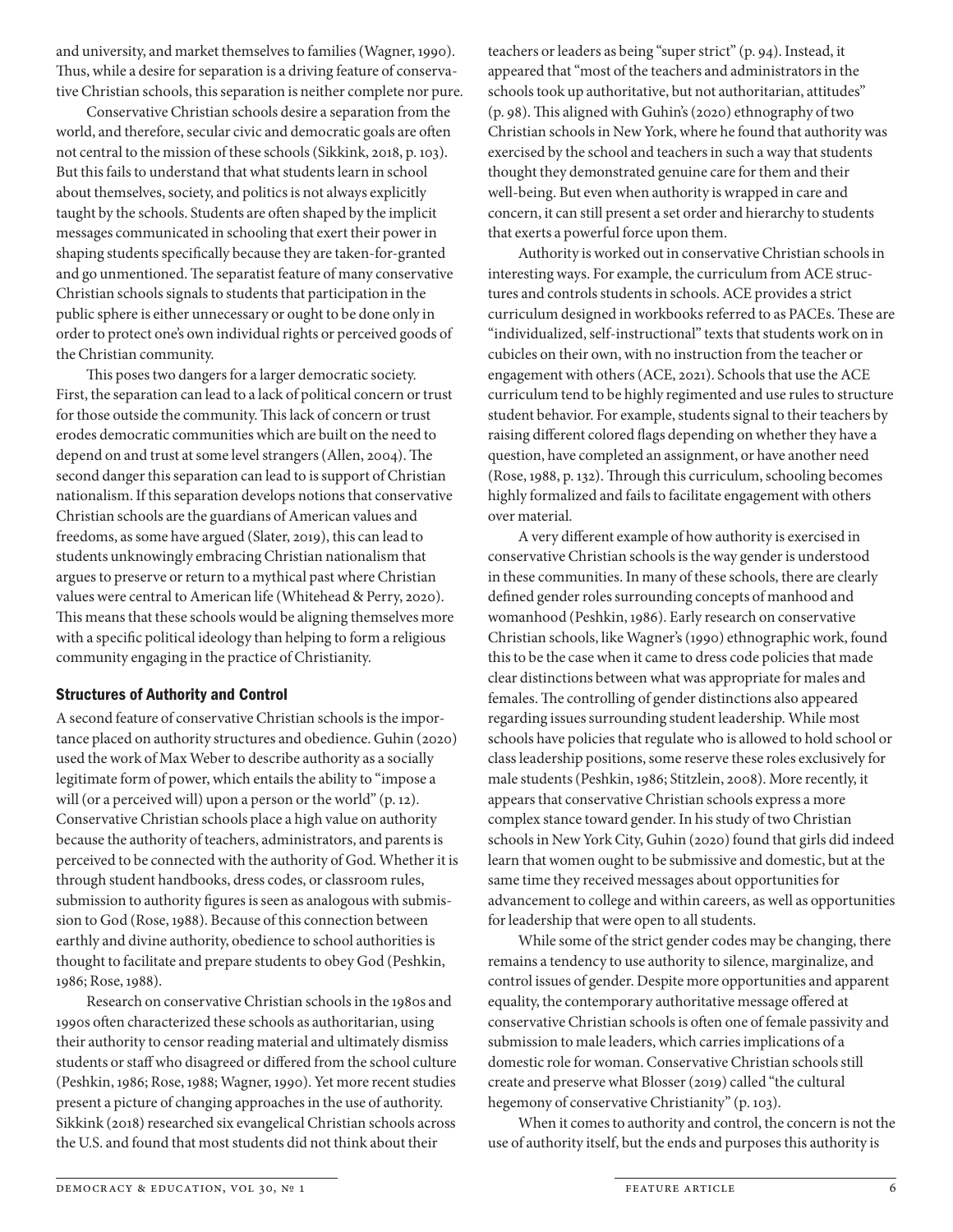used for. It seems that in conservative Christian schools, authority is often used coercively to maintain boundaries and reinforce ideological claims. Alternatively, authority could be used in a noncoercive manner to guide and help students develop their own autonomy as members in both a religious community and a larger public.

# Inclusion and Diversity

Regarding schools, diversity is defined in many ways, though often the focus is concerned with race and ethnicity (Blosser, 2017). In terms of racial diversity, the NCES reports that 67% of students who attend conservative Christian schools identify as white (Broughman et al., 2019). However, those who have researched these schools tell a more complex narrative. In his study of six different evangelical schools scattered throughout the U.S., Sikkink (2018) found that "racial and ethnic distribution was predominately white, with small percentages (1–5 percent) being Hispanic or African American" (p. 93). This is also consistent with Blosser's (2019) work on racial diversity at conservative Christian schools. The school in her research had only 9% of the student body identifying as persons of color (Blosser, 2019, p. 26). Beyond the percentages of racial composition of these schools, diversity needs to be seen through the concept of fit.

Since conservative Christian schools are private, they have a range of admission policies. On the one hand, they can make faith and doctrinal agreement a part of admission, while on the other hand, many have an "open" admission policy that admits nonbelievers as well as believers (Peshkin, 1986, p. 48). Regardless of the specific admission policy, conservative Christian schools "tend to select a relatively homogeneous student population, most often drawn from the ranks of the sponsoring congregation" (Rose, 1988, p. 150). And when there is no sponsoring church, conservative Christian schools use the concept of fit as a guiding principle for admission (Blosser, 2019).

Blosser's (2019) ethnographic work on race and conservative Christian schools claimed that most conservative Christian schools use a theological anthropology that says all humanity is created in God's image to support colorblind ideas concerning race and diversity (see also Guhin, 2020). Since all people are said to be created in the image of God, race ought to not factor into how a student or family is viewed. This allows schools to use the amorphous term *fit* to maintain the status quo in admissions (Blosser, 2019). Thus, priority in admission is given to families who fit the dominant cultural and mission of the school. For the school Blosser (2019) studied, fit translated into families who wanted a specifically Christian education and were two-parent nuclear families, and meant that any diversity should not change the cultural make up or ethos of the school. The notion of fit built on a colorblind approach to diversity helped to maintain cultural hegemony and helped ensure the school had the right kind of diversity.

Blosser (2017) also found that cultivating diversity at conservative Christian schools excludes LGBT+ students and students from other religious traditions because these ways of living or ordering the world are seen as running counter to Christin belief

and thus fail to fit with the school (Smith, 2021). These schools often have policies, such as dress codes or bathroom and locker room use, that marginalize or silence students who might identify as LGBT+ and communicate to them a sense of being "secondclass" (Joldersma, 2016, p. 42).

Diversity must be expanded beyond race and other identity markers in order to consider how many conservative Christian schools foster homogeneous ways of thinking that results in a high degree of like-mindedness. Part of the nature of these schools is that they seek to teach and replicate a particular way of seeing the world (Blosser, 2019; Peshkin, 1986; Rose, 1988). Peshkin (1986) and Rose (1988) both found that teachers rarely discussed different viewpoints or perspectives because, as Rose pointed out, the goal of teaching is often to secure "consensus on fundamental beliefs and norms" (p. 150). This appears to have been the case not only in the 1980s, when Peshkin and Rose did their research, but also in more recent studies of conservative Christian schools. For example, Blosser (2019) discovered that different viewpoints were discussed in a manner that often minimized their complexity or the way teachers and students engaged with these viewpoints was a superficial attempt to demonstrate the truth and superiority of Christianity. This way of teaching silenced genuine inquire into various perspectives and helped to perpetuate conformality.

At first glance, the lack of diversity in conservative Christian schools seems to be problematic for shaping citizens who will participate in a diverse society; however, this may be more complex than it seems. Hess and McAvoy (2015) have found that likeminded schools have political benefits for students. They have claimed that coming from a like-minded context "greatly increases the likelihood that young adults will be politically engaged" (p. 146). Furthermore, they found that students from contexts that are like-minded demonstrate more ideological coherence than their peers. However, McAvoy et al. (2014) also found, while these students may be more coherent in their views and politically engaged, like-minded schools also tend to produce students that are more partisan and unable to deliberate with others. This paints a more complex picture that indicates that like-minded schools can produce politically active citizens, but ones who may embody their citizenship in ways that are not fully democratic.

The inability to cultivate compromise and allow for a variety of perspectives is problematic for democratic education. The lack of students learning how to compromise has been noted since Peshkin (1986) discussed this in his seminal work on Bethany Baptist Academy. Blosser (2019) has built off Peshkin's argument and explained:

*Christian schools depend on Americans' value of pluralism for their survival, but pluralism isn't a value they are willing to instill in their students. Rather, Christian school students are taught that other people's beliefs are wrong and to react defensively to disagreements with their theology. (p. 124)*

It is the very openness of society that allows conservative Christian schools to exist; however, this same openness is not cultivated within these schools. Instead of being places to explore various ideas or opinions, these schools become places to reproduce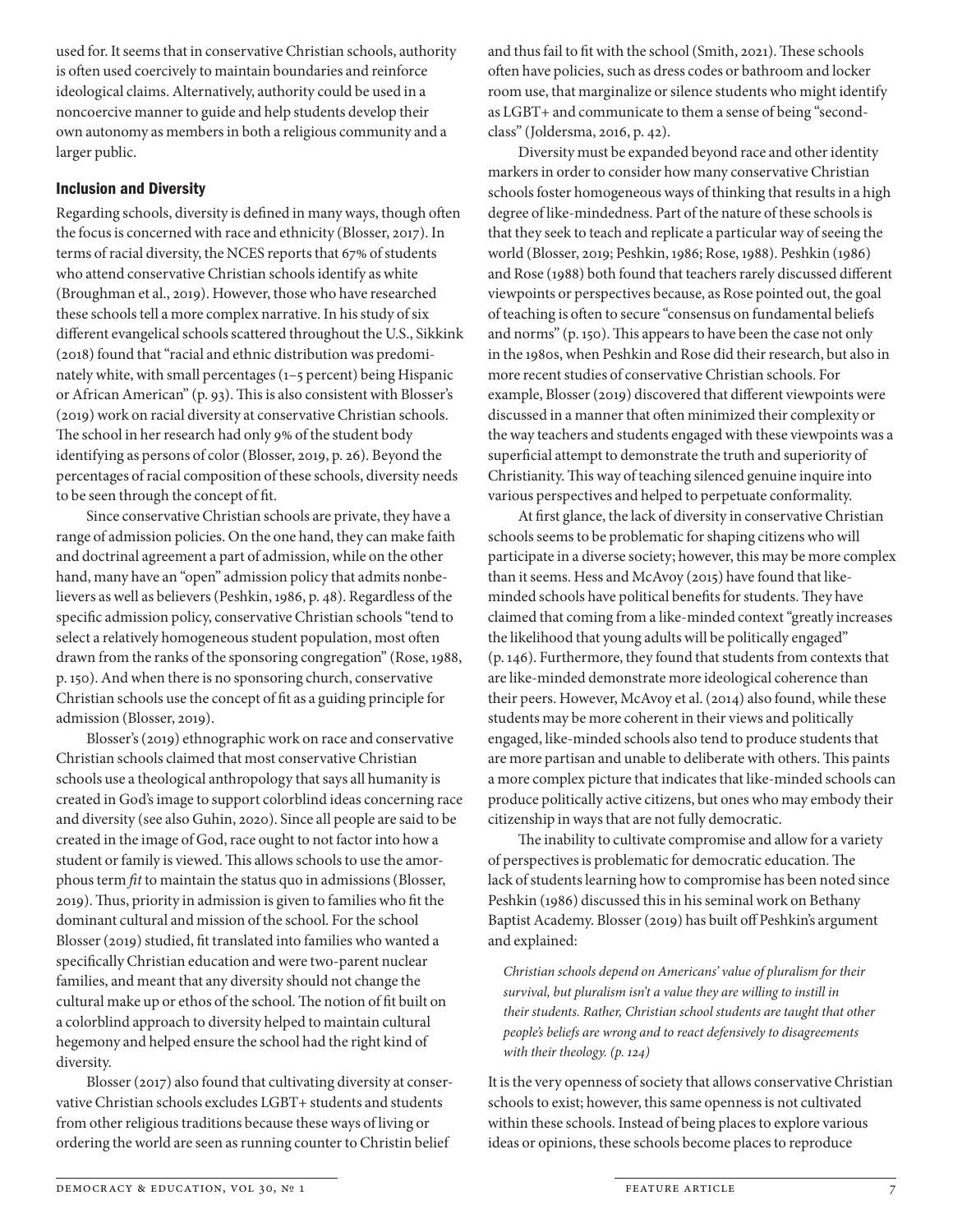accepted ideas about the world and life. The lack of meaningful diversity and the notions of Christian uniqueness present in many conservative Christian schools discourages a serious consideration of multiculturalism and diversity which are central to the values and aims of a democratic education. Yet this also tends to run counter Christian notions of hospitality and responsibility toward the stranger and neighbor.

### Political Ideology and Assumptions

Hess and McAvoy (2015) have claimed that schools "are, and ought to be, political sites" (p. 4). This is the case because schools function as sites which ought to prepare students for a public life of living with other people. If all schools are political sites, then this includes conservative Christian schools as well. Political conservative ideology is another feature that is prevalent in conservative Christian schools. This may not always show up in strict political or partisan language, but it often appears in the way culture and society is discussed. As Guhin (2020) indicated in his study of two Christian schools, politics in terms of governmentality rarely came up in the classroom; however, the language of culture wars did, and this was presented through the ideology of political conservativism. These schools tend to have an assumed understanding of a common conservative ideology on issues of culture and politics.

The conservative political/cultural ideology of conservative Christian schools is seen in several ways. For example, Peshkin (1986) explained the conservative political/cultural ideology of conservative Christian schools is seen in classrooms when teachers denounce anything that sounds like a part of a progressive or liberal agenda. This includes speaking against issues of abortion or LGBT+ rights. Furthermore, Blosser (2019) recounted a conservative Christian school in a Southern state hosted a politician from the Tea Party to talk with students and hosted another conservative politician who extolled the virtues of educational vouchers. Along with this, Guhin (2020) found this conservative ideology in the words of a pastor whose church hosts a conservative Christian school, when the pastor claimed that "evangelical Christians were *definitionally* conservative" (p. 56). The ideological ethos of conservative Christians schools is political and cultural conservatism.

Along with this conservative ideology, many conservative Christian schools, despite their tendency to withdraw from society, may implicitly be supporting Christian nationalism. Christian nationalism is the "ideology that idealizes and advocates a fusion of American civic life with a particular type of Christian identity and culture" (Whitehead & Perry, 2020, p. ix–x). Christian nationalism tends to be linked to political conservatism and notions that America is, or needs to be recovered as, a Christian nation. As Whitehead and Perry (2020) have pointed out, Christian nationalism "includes assumptions of nativism, white supremacy, patriarchy, and heteronormativity, along with divine sanctions for authoritarian control and militarism" (p. 10). These expressions of Christian nationalism can often be attempts to preserve a kind of imagined past or cultural identity that is essential to being America. With an assumed conservative ideology and commitment to Christian worldview, it is possible

that conservative Christian schools create a space for Christian nationalism through their curriculum and school culture.

From the earliest ethnographic studies of conservative Christian schools, connections between Christianity and America have been present. Rose (1988) found that in conservative Christian schools "patriotism is an integral part of their Christianity" (p. 99). Peshkin (1986) also found numerous ways conservative Christian schools worked to preserve traditional values or spoke of restoring American values. This trend remains in recent studies as well. Guhin (2020) found that many Christian teachers claimed that America was founded as a Christian nation, even if it has since ceased to function like one. Furthermore, the ACE curriculum specifically teaches America as a Christian nation as do other textbooks used in conservative Christian schools (Rose, 1986; Klein, 2021). The connections among American history, Christianity, and patriotism help perpetuate the ideology that flag and faith are intimately interwoven, and thus can be fertile soil for growing Christian nationalism. With the combination of political conservatism, the narrative of America as a Christian nation, and a patriotism devoted to these ideas, these schools can become places where Christian nationalism is tacitly taught and demonstrated.

It is important to point out that democratic education is not necessarily obstructed simply because a school has a particular political ideology. However, a problem may arise if these schools do not also help students develop the skills and dispositions necessary to engage in political conversations or when a particular political ideology is assumed to be the only possibility to hold to. Dispositions such as mutual respect, care, trust, and toleration help students not just to understand the plurality of reasonable positions but to start living with that plurality.

As has already been mentioned, schools that tend to serve families who are like-minded politically can have advantages and disadvantages for students. Conservative Christian schools should be aware of their political climate and intentionally help students navigate conversations and engagement with the assumed ideologies of these schools. This means making the implicit explicit for students and critically engaging with those taken-for-granted positions and understandings. For conservative Christian schools, this means becoming self-reflective and helping students critically examine assumptions of conservative ideology. This can help students to cultivate an understanding of alternative points of view and develop the dispositions necessary to engage in conversations aimed at understanding discovering the common good of society.

#### Conservative Christian Schools and Democratic Education

This analysis suggests that the arrangement and ethos of conservative Christian schools are not fully consistent with the principles of democratic education. For many, this is not surprising, as these schools were designed not for preparing students for a pluralistic democracy but for the goal of reproducing religious commitment. This would suggest that using democratic theory of education as a framework to examine these schools misses the point of what they are attempting to accomplish; however, it is by using this framework that the civic dimension of these schools is highlighted and brought to the forefront.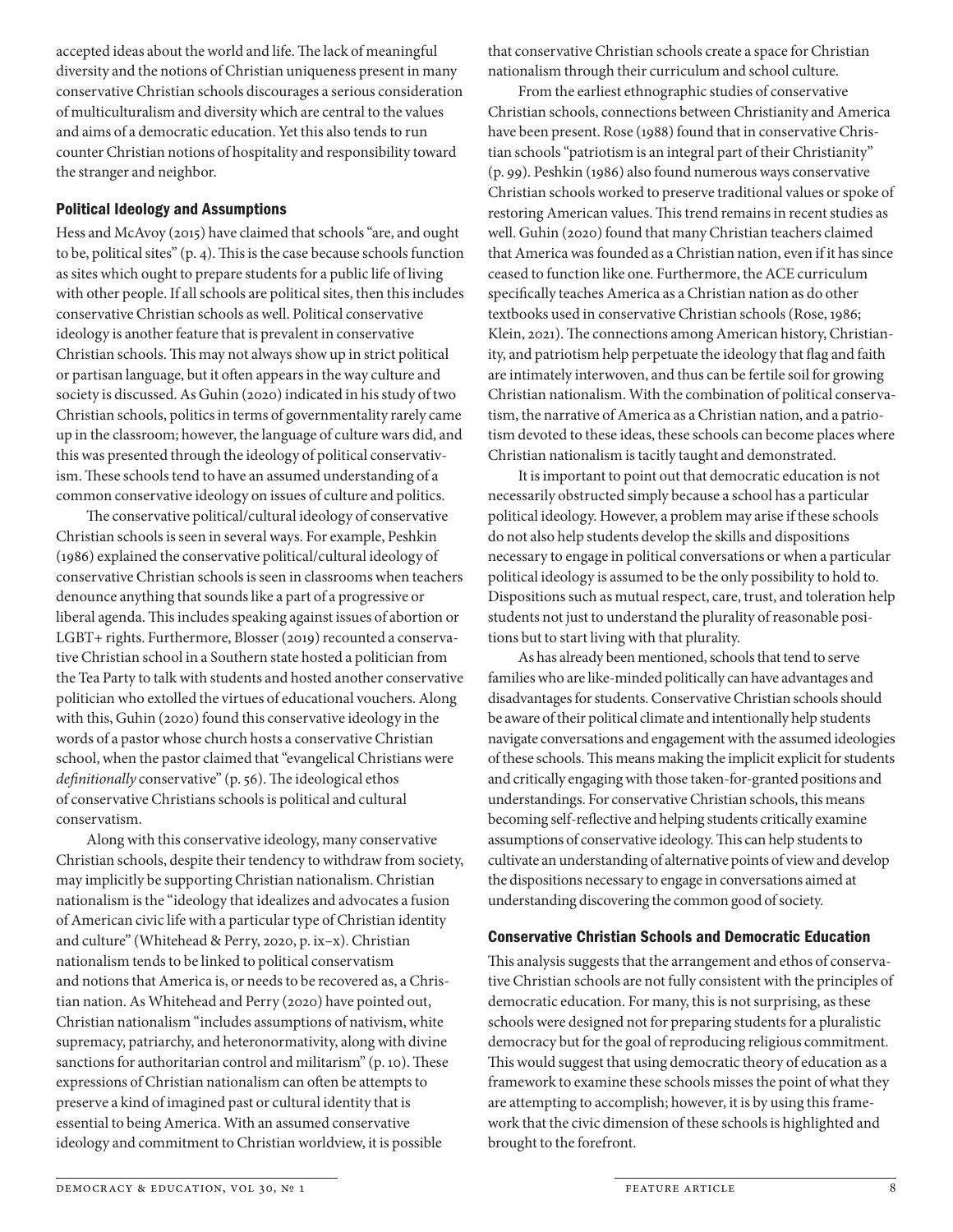Despite the reality that these schools may not adopt a democratic view of education, they still play a pivotal role in preparing students for public life. Conservative Christian schools help form students as political citizens through both the explicit and implicit messages they provide about how students ought to order their world. These schools need to recognize and embrace this role of forming political citizens. This acknowledgment of playing a role in the larger public need not eliminate their commitment to religious schooling.

When it comes to civic education, conservative Christian schools need to make their political ideology explicit and engage with alternative ideologies in honest and authentic ways. This means focusing on helping student develop the skills necessary to engage in democratic conversations—skills such as toleration, trust, honesty, and care, skills that are well attested to and supported by the Christian tradition. When it comes to pluralism, these schools need to better understand the benefits they derive from being in a pluralistic society. The fact that they receive benefits from pluralism implies that they too have an interest in the health and maintenance of that pluralism which supports their very existence. Furthermore, conservative Christian schools ought to see the importance of developing autonomy in students. This can entail offering students a coherent cultural view of the world but one that works in concert with pluralism. Students need to see the diversity and reasonableness of other positions if they are to fully embrace their own tradition. The Christian tradition has long held to the importance of noncoercion, even if not always practiced, and this means these schools can help students develop the practical reason necessary to evaluate their own position and the position of others. These shifts toward acknowledging and embracing a role of forming citizens can be done without these schools losing their core commitment to Christianity.

The portrait of conservative Christian schools developed here highlights a significant concern for these schools and democracy, namely that at present many of these schools contribute to creating a social world that implicitly, and sometimes explicitly, embraces forms of Christian nationalism. Rather than being about religious piety or practice, Christian nationalism is a political ideology that "co-opts Christian language and iconography in order to cloak particular political or social ends in moral and religious symbolism" (Whitehead & Perry, 2020, p. 153). Displays of Christian nationalism, as seen during the insurrection on January 6, 2021, strain the limits of our democratic society and seek to transform the public image of Christianity into a political force committed to nativism, white supremacy, and authoritarian control. Christian nationalism places political commitment and ideology over religious practice and thus risks baptizing a political position as sanctioned by the divine and therefore no longer open to democratic dialogue concerning the common good.

Conservative Christian schools currently represent a significant portion of private schooling in the United States. Furthermore, they are positioned to grow in coming years as there is a continual push for school choice programs, they have the flexibility to completely reopen during the COVID-19 crisis, and there are growing cultural wars centered on the role of diversity and CRT in

schools across the country. The role these schools could be playing in the rise of Christian nationalism ought to be a concern for those who work and support these schools and for the public, as these schools are often supported by public money through school choice programs. Using democratic education as a framework to examine these schools helps to highlight their role in forming citizens.

#### **References**

- Accelerated Christian Education (ACE). (2021). What is pace? ACE Ministries. https:// www.aceministries.com/what-is-a-pace.
- Association of Christian Schools International (ACSI). (2020a). Statement of faith. Association of Christian Schools International. https://www.acsi.org/about/about -the-association-of-christian-schools-international/statement-of-faith.
- Association of Christian Schools International (ACSI). (2020b). Why pursue ACSI accreditation? Association of Christian Schools International. https://www.acsi .org/accreditation-certification/accreditation-for-schools.
- Association of Christian Schools International (ACSI). (2021). Mission & vision. https:// www.acsi.org/about/about-the-association-of-christian-schools-international/ mission-and-vision.
- Allen, D. S. (2004). *Talking to strangers: Anxieties of citizenship since* Brown v. Board of Education. University of Chicago Press.
- Apple, M. W. (2006). *Educating the "right" way: Markets, standards, God, and inequality*. Routledge.
- Blacker, D. (1998). Fanaticism and schooling in the democratic state. *American Journal of Education*, *106*(2), 241–272.
- Blosser, A. H. (2017). Considerations for addressing diversity in Christian schools. In D. B. Hiatt (Ed.), *Family involvement in faith-based schools* (pp. 33–55). Information Age Publishing.
- Blosser, A. H. (2019). *Faith, diversity, and education: An ethnography of a conservative Christian school*. Routledge.
- Broughman, S. P., Kincel, B., & Peterson, J. (2019). Characteristics of private schools in the United States: Results from the 2017–18 private school universe survey first look. U.S. Department of Education.
- Carper, J. C., & Layman, J. (2002). Independent Christian day schools: The maturing of a movement. *Journal of Catholic Education*, *5*(4), 502–514.
- Callan, E. (1997). *Creating citizens: Political education and liberal democracy*. Oxford University Press.
- Cox, W. F., Hameloth, N. J., & Talbot, D. P. (2007). Biblical fidelity of Christian school textbooks. *Journal of Research on Christian Education*, *16*(2), 181–210.
- Espinoza v. Montana Dept. of Revenue, 140 S. Ct. 2246, 207 L. Ed. 2d 679 (2020).
- Feinberg, W. (2006). *For goodness sake: Religious schools and education for democratic citizenry*. Routledge.
- Gorski, P. (2017). Why evangelicals voted for Trump: A critical cultural sociology. *American Journal of Cultural Sociology*, *5*(3), 338–354.
- Green, J. (2006). Christian-centered, diverse, and academically excellent: The origins of a possible model for Christian schooling the twenty-first century. *American Educational History Journal*, *33*(1), 89–95.
- Guhin, J. (2020). *Agents of God: Boundaries and authority in Muslim and Christian schools*. Oxford University Press.
- Gutmann, A. (1995). Civic education and social diversity. *Ethics*, *105*(3), 557–579.
- Gutmann, A. (1999). *Democratic education: With a new preface and epilogue*. Princeton University Press.
- Hess, D., & McAvoy, P. (2015). *The political classroom: Evidence and ethics in democratic education*. Routledge.